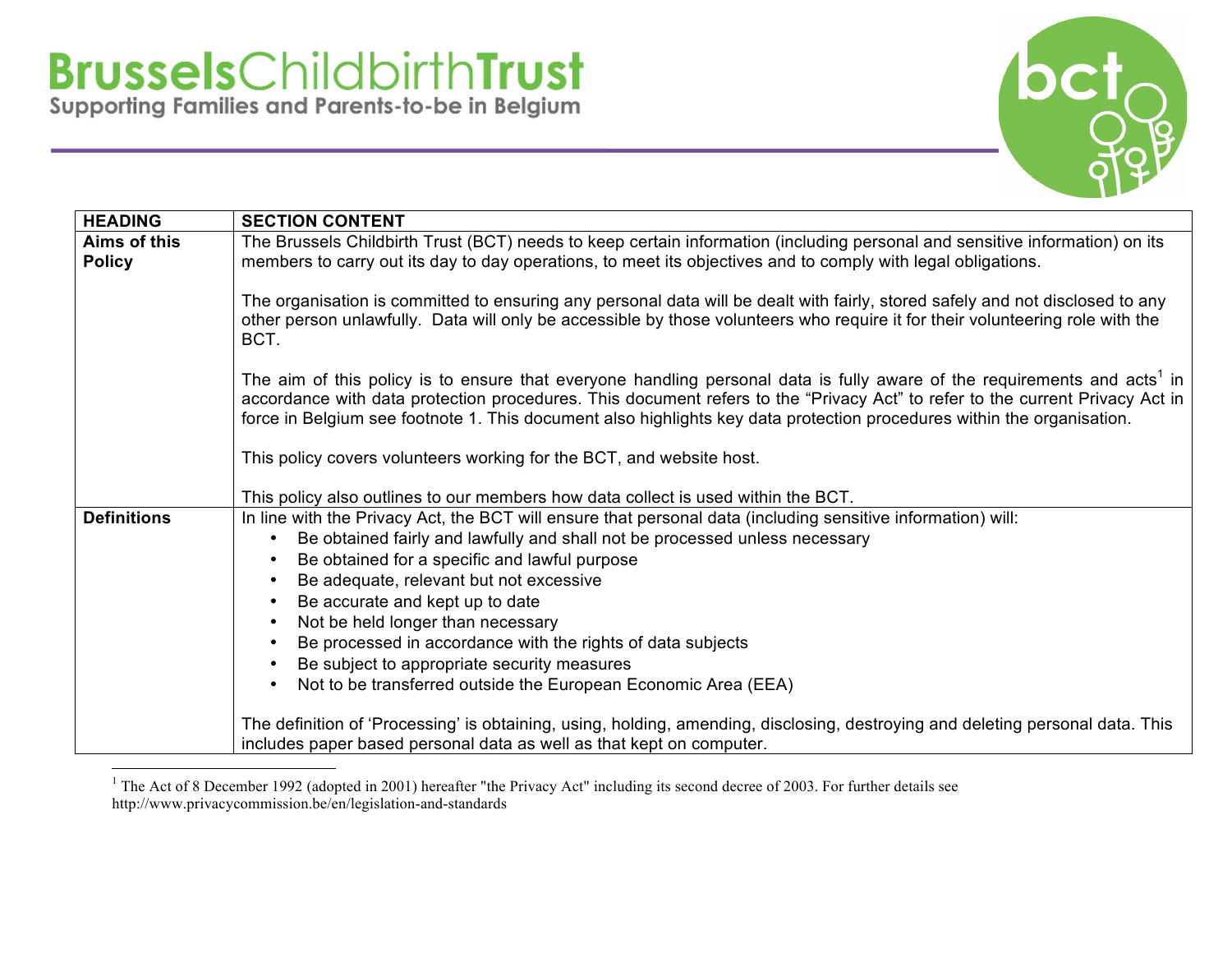|               | In reference to the Privacy Act the data we process is non-encoded personal data. That is personal data which has not been |
|---------------|----------------------------------------------------------------------------------------------------------------------------|
|               | encoded.                                                                                                                   |
|               |                                                                                                                            |
|               | The definition of "Personal data" and "Personal information" includes sensitive information.                               |
|               | The organisation will seek to abide by 5 principles in relation to all the personal data it processes, i.e.                |
|               | • Accountability: those handling personal data follow publicised data principles to help gain public trust and             |
|               | safeguard personal data.                                                                                                   |
|               | Visibility: Data subjects should have access to the information about themselves that an organisation holds. This          |
|               | includes the right to have incorrect personal data corrected and to know who has had access to this data.                  |
|               | Consent: The collection and use of personal data must be fair and lawful. Personal data should only be used for the        |
|               | purposes agreed by the data subject. If personal data is to be shared with a third party or used for another purpose,      |
|               | the data subject's consent should be explicitly obtained.                                                                  |
|               | Access: Everyone should have the right to know the roles and groups of people within an organisation who have              |
|               | access to their personal data and who has used this data.                                                                  |
|               | Stewardship: Those collecting personal data have a duty of care to protect the data.<br>$\bullet$                          |
| Type of       | The BCT processes the following personal information:                                                                      |
| information   | Names;<br>$\bullet$                                                                                                        |
| processed and | Physical and virtual addresses;                                                                                            |
| its uses      | Phone number(s);                                                                                                           |
|               | Membership status;                                                                                                         |
|               | Country of origin;                                                                                                         |
|               | Personal details:                                                                                                          |
|               | Role within the BCT if relevant.                                                                                           |
|               |                                                                                                                            |
|               | Personal information is kept in the following forms:                                                                       |
|               | Electronically within the database;                                                                                        |
|               | Spreadsheets on personal computers;                                                                                        |
|               | In personal and BCT e-mail addresses.<br>$\bullet$                                                                         |
|               | Groups of people within the organisation who will process personal information are:                                        |
|               | Executive team (Vice President, President, Past President and Treasurer);<br>$\bullet$                                     |
|               | Membership team;                                                                                                           |
|               | Services team;                                                                                                             |
|               | Group leaders;                                                                                                             |
|               | Special interest groups;                                                                                                   |
|               | • Volunteers co-ordinator                                                                                                  |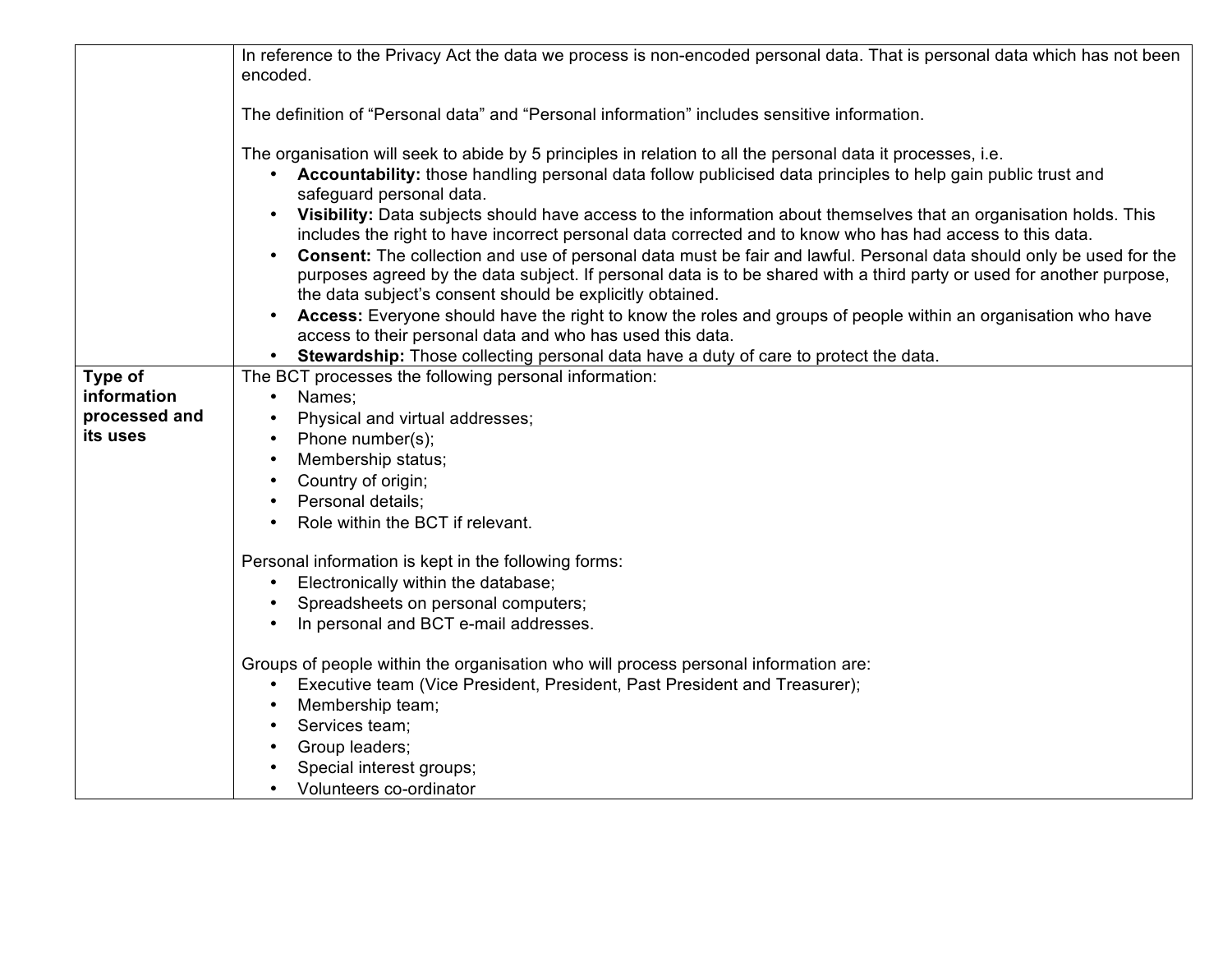|                         | Experiences Register team will come across sensitive information on members but only as is provided by the<br>member themselves.                                                                                                  |
|-------------------------|-----------------------------------------------------------------------------------------------------------------------------------------------------------------------------------------------------------------------------------|
| <b>Responsibilities</b> | Overall responsibility for personal data in an "asbl" (not for profit organisation) rests with the governing body. In the case of<br>the BCT, this is the board.                                                                  |
|                         | The BCT board delegates tasks to the team leaders for the membership and services teams. The team leaders are<br>responsible for:                                                                                                 |
|                         | understanding and communicating obligations under the Privacy act through signing of the BCT data protection<br>policy (this document or the one page version of this document);<br>identifying potential problem areas or risks; |
|                         | producing clear and effective procedures for their team.                                                                                                                                                                          |
|                         | All volunteers who process personal information must ensure they not only understand but also act in line with this policy<br>and the Privacy act.                                                                                |
|                         | Breach of this policy will result in disciplinary proceedings.                                                                                                                                                                    |
| <b>Policy</b>           | To meet our responsibilities volunteers will:                                                                                                                                                                                     |
| Implementation          | Ensure any personal data is collected in a fair and lawful way;<br>Explain why it is needed at the start;                                                                                                                         |
|                         | Ensure that only the minimum amount of information needed is collected and used;                                                                                                                                                  |
|                         | Ensure the information used is up to date and accurate;                                                                                                                                                                           |
|                         | Review the length of time information is held;                                                                                                                                                                                    |
|                         | Ensure it is kept safely;                                                                                                                                                                                                         |
|                         | Ensure the rights people have in relation to their personal data can be exercised                                                                                                                                                 |
|                         | We will ensure that:                                                                                                                                                                                                              |
|                         | Everyone managing and handling personal information is informed how to do so (including ensuring computers are<br>password protected);                                                                                            |
|                         | For roles where personal information will be processed, simple data protection requirements will be outlined in the<br>Role Description to ensure the volunteer is aware of their responsibilities;                               |
|                         | Anyone wanting to make enquiries about handling personal information, whether a member of staff, volunteer or<br>service user, knows what to do;                                                                                  |
|                         | Any disclosure of personal data will be in line with our procedures.                                                                                                                                                              |
|                         | Queries about handling personal information will be dealt with swiftly and politely.                                                                                                                                              |
| <b>Awareness</b>        | Awareness will be raised about the Privacy act and how it is followed in this organisation will take the following forms:                                                                                                         |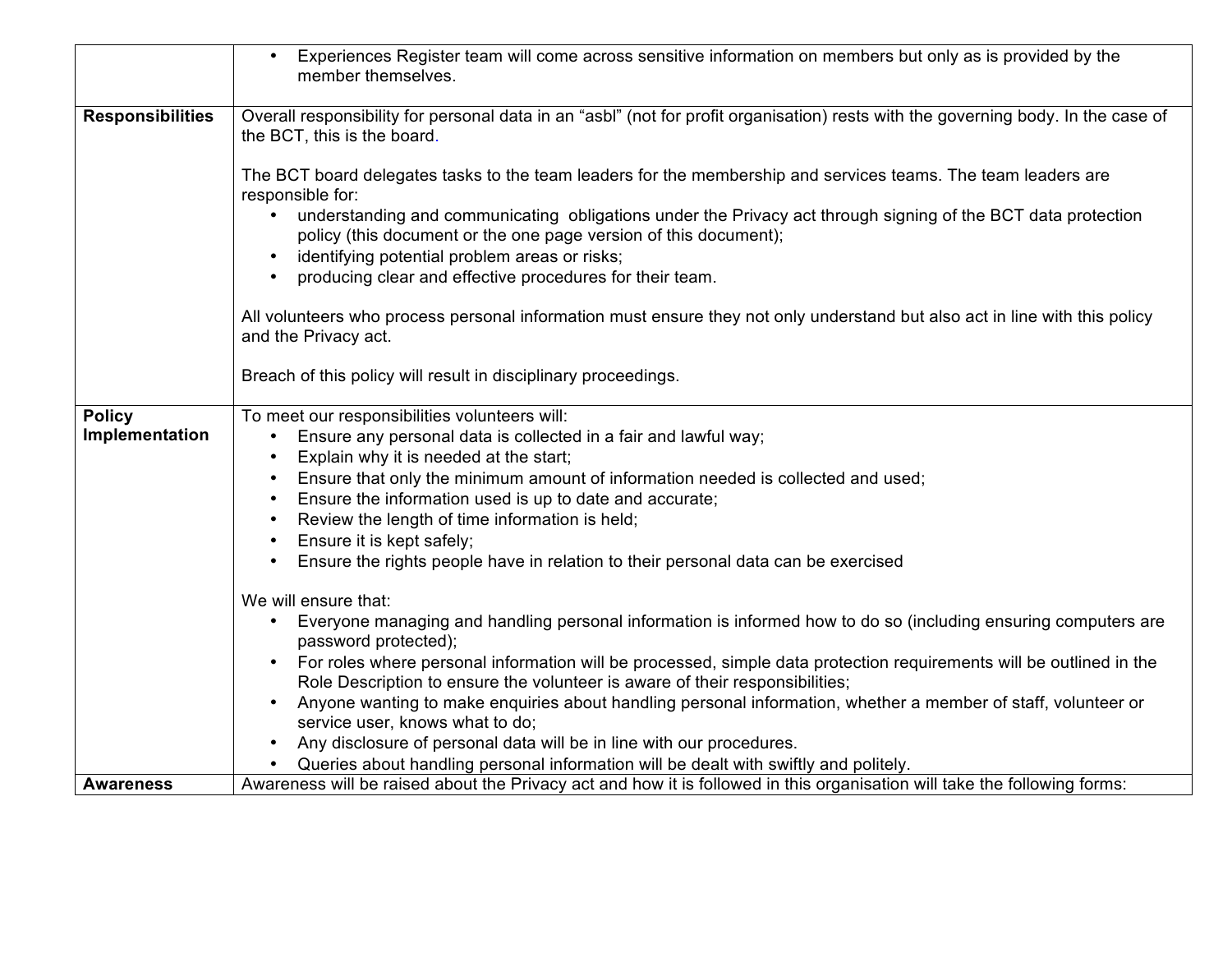|                                          | General awareness raising:                                                                                                                                                                                                                                                                                              |
|------------------------------------------|-------------------------------------------------------------------------------------------------------------------------------------------------------------------------------------------------------------------------------------------------------------------------------------------------------------------------|
|                                          | Made aware of the Privacy act;<br>$\bullet$                                                                                                                                                                                                                                                                             |
|                                          | Provided with a copy of this document;                                                                                                                                                                                                                                                                                  |
|                                          | When training is complete this document is to be signed and a copy held for administrative purposes;                                                                                                                                                                                                                    |
|                                          | Reminders sent to volunteers processing data on an annual basis.<br>$\bullet$<br>Before personal information is collected, we will consider: What information is necessary for providing BCT.                                                                                                                           |
| <b>Gathering and</b><br>checking         |                                                                                                                                                                                                                                                                                                                         |
| information                              | To ensure that personal information is kept accurate, information will be processed within an acceptable timeframe of new<br>information being provided.                                                                                                                                                                |
|                                          | Personal and sensitive information will not be used apart from the exact purpose for which permission was given.                                                                                                                                                                                                        |
| <b>Data Security</b>                     | The organisation will take steps to ensure that personal data is kept secure at all times against unauthorised or unlawful loss<br>or disclosure. The following measures will be taken:                                                                                                                                 |
|                                          | Data protection officer position voted on by the BCT board;<br>$\bullet$<br>Password protected database;                                                                                                                                                                                                                |
|                                          | Volunteers are only provided with the password when taking on a role requiring access to the information;<br>$\bullet$                                                                                                                                                                                                  |
|                                          | Password to be changed when a volunteer with access no longer requires access;<br>$\bullet$                                                                                                                                                                                                                             |
|                                          | Data is backed up in the same process as the website, as the database forms part of the BCT website.<br>$\bullet$<br>Volunteers on the experiences register and services team who will have access to sensitive information are trained<br>$\bullet$<br>on confidentiality prior to working as a volunteer for the BCT. |
|                                          | Any unauthorised disclosure of personal data to a third party by a volunteer may result in disciplinary proceedings.                                                                                                                                                                                                    |
| <b>Subject Access</b><br><b>Requests</b> | Anyone whose personal information we process has the right to know:                                                                                                                                                                                                                                                     |
|                                          | What information we hold and process on them<br>$\bullet$                                                                                                                                                                                                                                                               |
|                                          | How to gain access to this information                                                                                                                                                                                                                                                                                  |
|                                          | How to keep it up to date<br>$\bullet$                                                                                                                                                                                                                                                                                  |
|                                          | What we are doing to comply with the Privacy act.<br>$\bullet$                                                                                                                                                                                                                                                          |
|                                          | They also have the right to prevent processing of their personal data in some circumstances and the right to correct, rectify,<br>block or erase information regarded as wrong.                                                                                                                                         |
|                                          | Individuals have a right under the Privacy act to access certain personal data being kept about them on computer and<br>certain files. Any person wishing to exercise this right should apply in writing to the current President at                                                                                    |